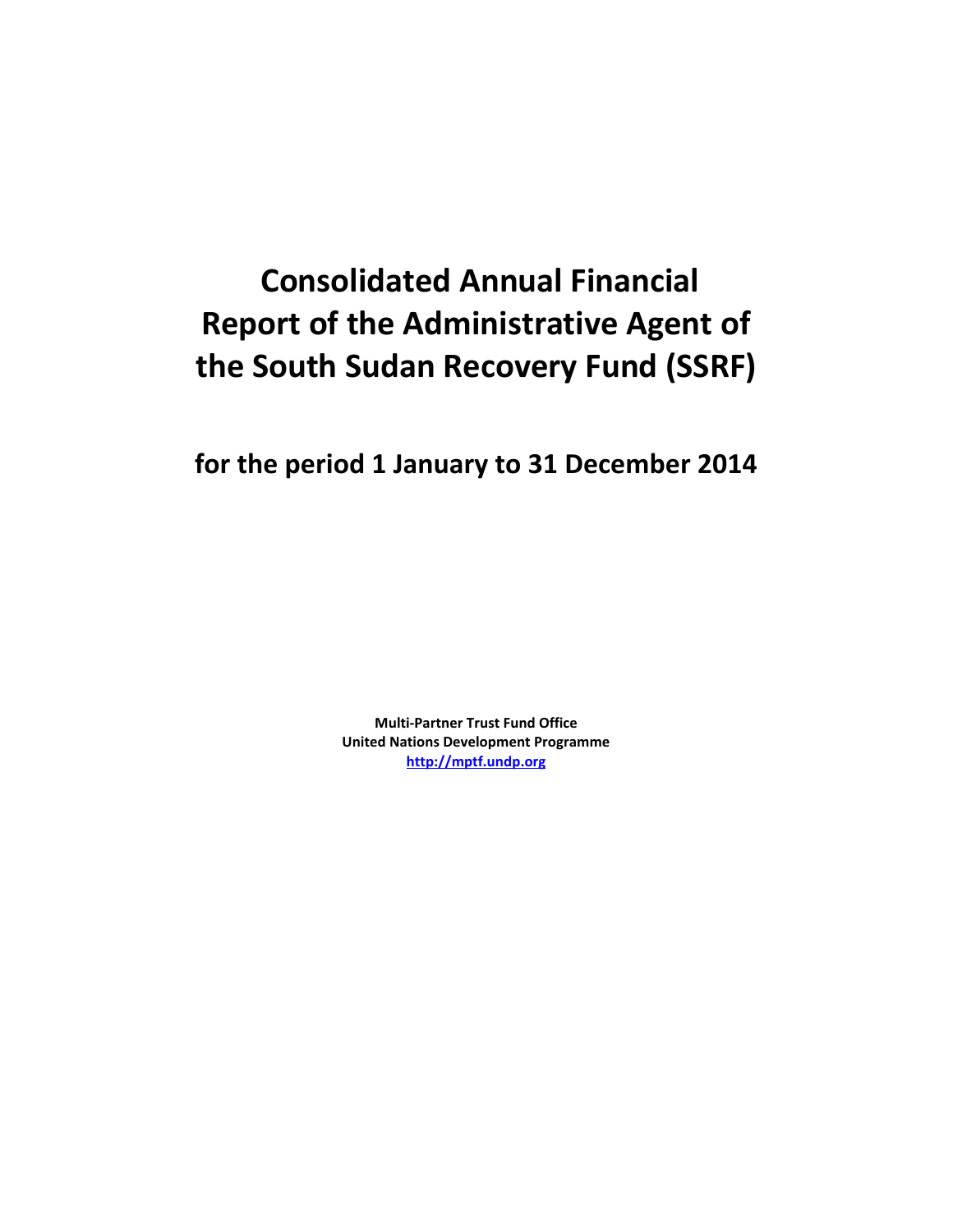# **PARTICIPATING ORGANIZATIONS CONTRIBUTORS**



United Nations Development Programme (UNDP)



Denmark



UK Department for International Development (DFID)



Netherlands



Norway



Swedish International Development Cooperation (Sida)



World Food Programme (WFP)

Services (UNOPS)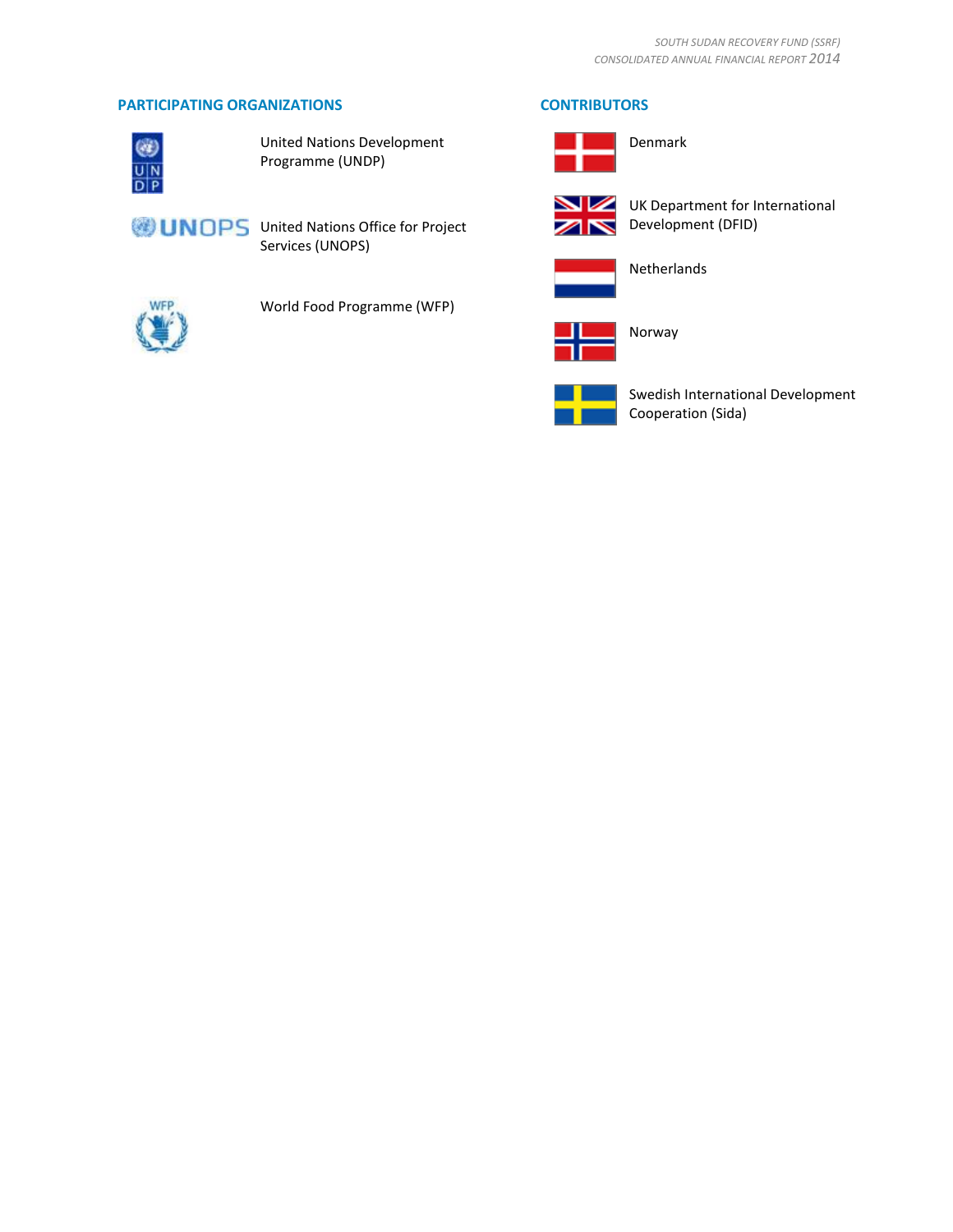#### **DEFINITIONS**

#### **Allocation**

Amount approved by the Steering Committee for a project/programme.

#### **Approved Project/Programme**

A project/programme including budget, etc., that is approved by the Steering Committee for fund allocation purposes.

#### **Contributor Commitment**

Amount(s) committed by a donor to a Fund in a signed Standard Administrative Arrangement with the UNDP Multi-Partner Trust Fund Office (MPTF Office), in its capacity as the Administrative Agent. A commitment may be paid or pending payment.

#### **Contributor Deposit**

Cash deposit received by the MPTF Office for the Fund from a contributor in accordance with a signed Standard Administrative Arrangement.

#### **Delivery Rate**

The percentage of funds that have been utilized, calculated by comparing expenditures reported by a Participating Organization against the 'net funded amount'.

### **Indirect Support Costs**

A general cost that cannot be directly related to any particular programme or activity of the Participating Organizations. UNDG policy establishes a fixed indirect cost rate of seven percent of programmable costs.

#### **Net Funded Amount**

Amount transferred to a Participating Organization less any refunds transferred back to the MPTF Office by a Participating Organization.

#### **Participating Organization**

A UN Organization or other inter-governmental Organization that is an implementing partner in a Fund, as represented by signing a Memorandum of Understanding (MOU) with the MPTF Office for a particular Fund.

#### **Project Expenditure**

The sum of expenses and/or expenditure reported by all Participating Organizations for a Fund irrespective of which basis of accounting each Participating Organization follows for donor reporting.

#### **Project Financial Closure**

A project or programme is considered financially closed when all financial obligations of an operationally completed project or programme have been settled, and no further financial charges may be incurred.

#### **Project Operational Closure**

A project or programme is considered operationally closed when all programmatic activities for which Participating Organization(s) received funding have been completed.

#### **Project Start Date**

Date of transfer of first instalment from the MPTF Office to the Participating Organization.

#### **Total Approved Budget**

This represents the cumulative amount of allocations approved by the Steering Committee.

#### **US Dollar Amount**

The financial data in the report is recorded in US Dollars and due to rounding off of numbers, the totals may not add up.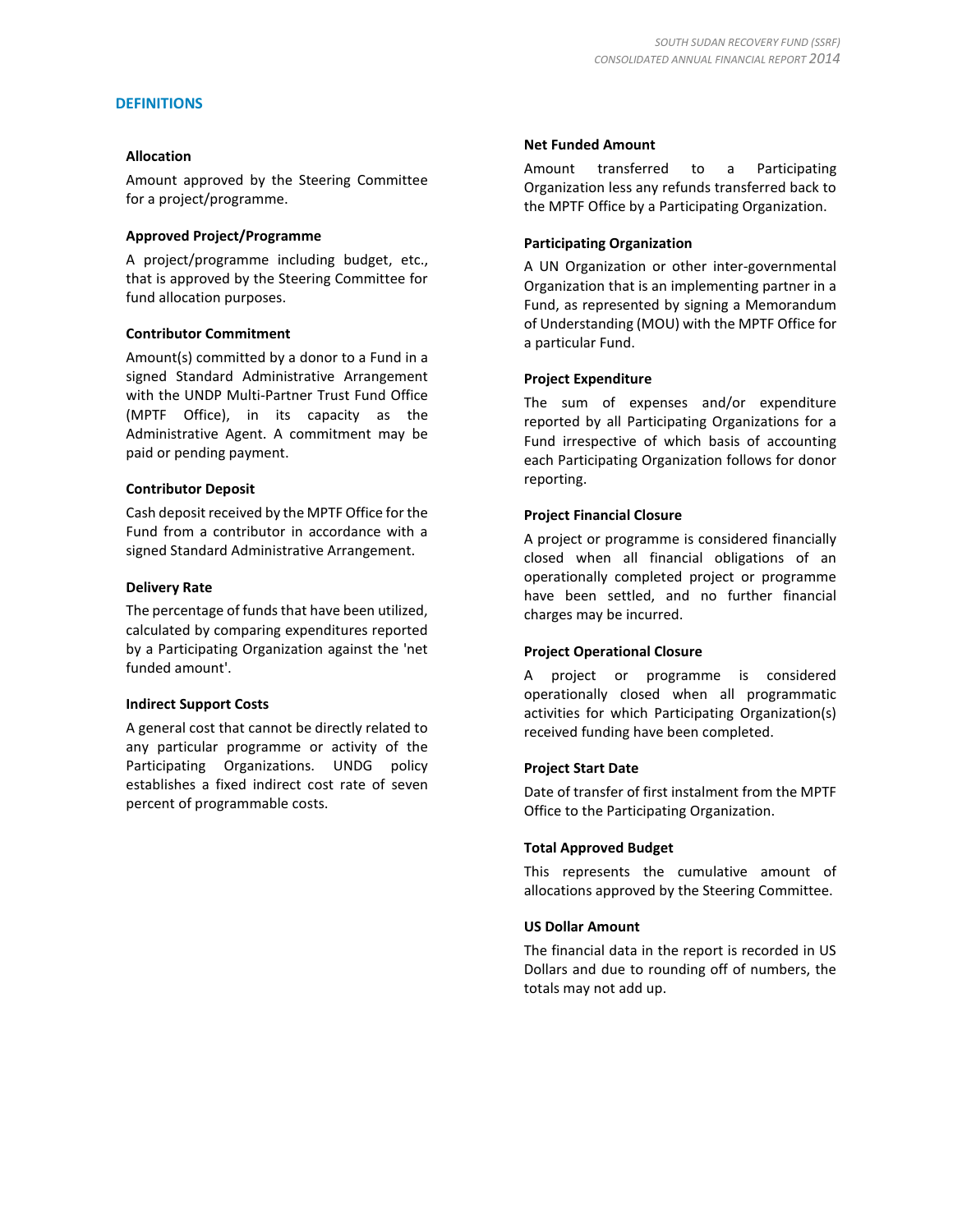#### **2014 FINANCIAL PERFORMANCE**

This chapter presents financial data and analysis of the South Sudan Recovery Fund (SSRF) using the pass-through funding modality as of 31 December 2014. Financial information for this Fund is also available on the MPTF Office GATEWAY, at the following address:

[http://mptf.undp.org/factsheet/fund/SRF00.](http://mptf.undp.org/factsheet/fund/SRF00) 

#### **1. SOURCES AND USES OF FUNDS**

As of 31 December 2014, 5 contributors have deposited US\$ 141,293,955 in contributions and US\$ 2,234,754 has been earned in interest, bringing

the cumulative source of funds to US\$ 143,528,709 (see respectively, Tables 2 and 3).

Of this amount, US\$ 127,882,362 has been transferred to three Participating Organizations, of which US\$ 112,438,235 has been reported as expenditure. The Administrative Agent fee has been charged at the approved rate of one percent on deposits and amounts to US\$ 1,412,940. Table 1 provides an overview of the overall sources, uses, and balance of the South Sudan Recovery Fund (SSRF) as of 31 December 2014.

#### **Table 1. Financial Overview, as of 31 December 2014 (in US Dollars)**

|                                                           | Annual 2013   | Annual 2014 | <b>Cumulative</b> |
|-----------------------------------------------------------|---------------|-------------|-------------------|
| <b>Sources of Funds</b>                                   |               |             |                   |
| <b>Gross Contributions</b>                                | 16,873,117    |             | 141,293,955       |
| Fund Earned Interest and Investment Income                | 14,929        | 28,215      | 1,505,406         |
| Interest Income received from Participating Organizations | 164,990       |             | 729,348           |
| Refunds by Administrative Agent to Contributors           |               |             |                   |
| Fund balance transferred to another MDTF                  |               |             |                   |
| <b>Other Revenues</b>                                     |               |             |                   |
| <b>Total: Sources of Funds</b>                            | 17,053,035    | 28,215      | 143,528,709       |
| <b>Use of Funds</b>                                       |               |             |                   |
| Transfers to Participating Organizations                  | 17,207,854    |             | 127,882,362       |
| Refunds received from Participating Organizations         | (171, 313)    |             | (171, 313)        |
| <b>Net Funded Amount to Participating Organizations</b>   | 17,036,541    |             | 127,711,049       |
| <b>Administrative Agent Fees</b>                          | 168,731       |             | 1,412,940         |
| Direct Costs: (Steering Committee, Secretariatetc.)       | 1,008,354     |             | 4,673,287         |
| <b>Bank Charges</b>                                       | 321           | 605         | 2,716             |
| <b>Other Expenditures</b>                                 |               |             |                   |
| <b>Total: Uses of Funds</b>                               | 18,213,947    | 605         | 133,799,992       |
| Change in Fund cash balance with Administrative Agent     | (1, 160, 912) | 27,611      | 9,728,717         |
| Opening Fund balance (1 January)                          | 10,862,018    | 9,701,107   |                   |
| <b>Closing Fund balance (31 December)</b>                 | 9,701,107     | 9,728,717   | 9,728,717         |
| Net Funded Amount to Participating Organizations          | 17,036,541    |             | 127,711,049       |
| Participating Organizations' Expenditure                  | 26,447,320    | 10,065,474  | 112,438,235       |
| <b>Balance of Funds with Participating Organizations</b>  |               |             | 15,272,814        |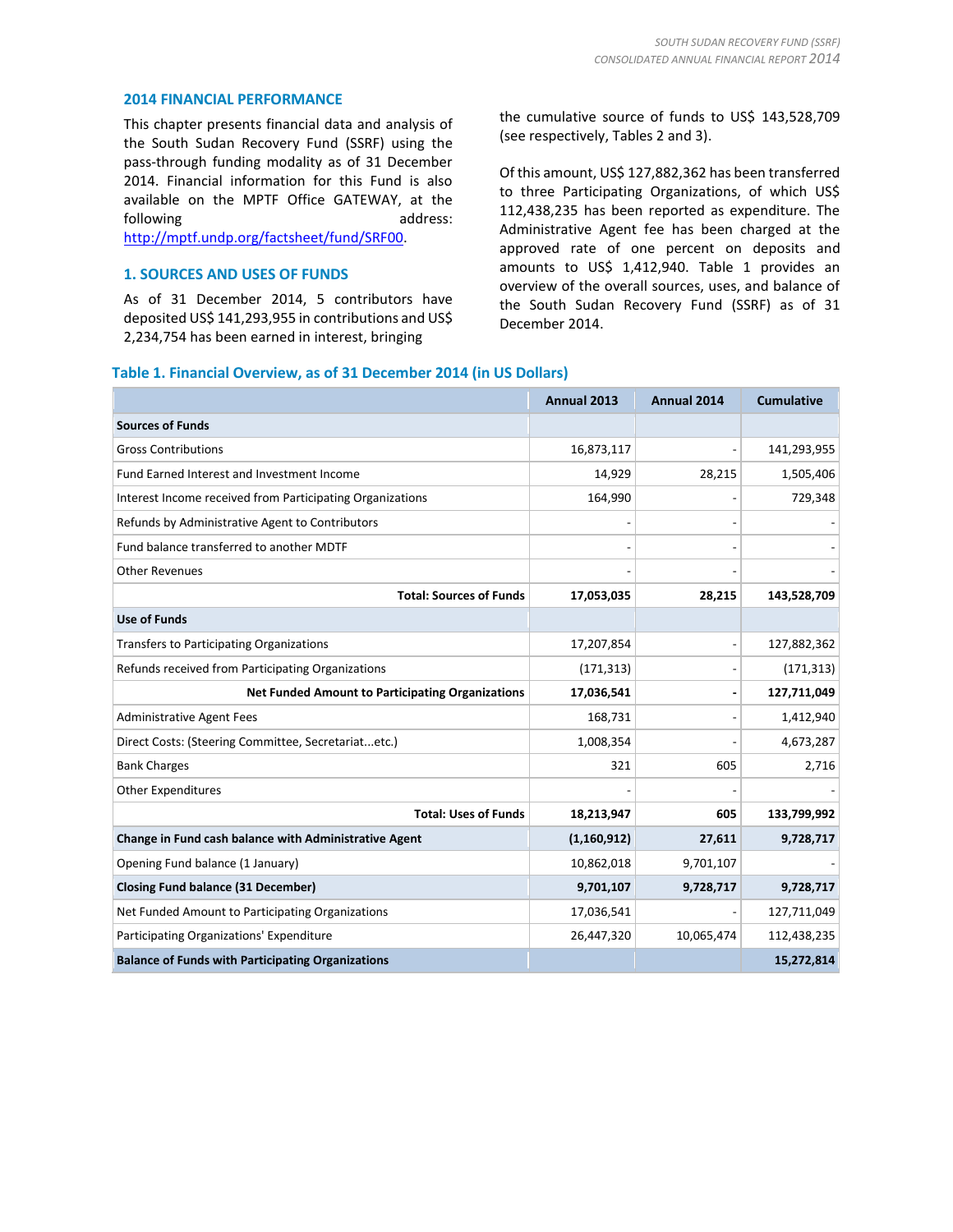#### **2. PARTNER CONTRIBUTIONS**

Table 2 provides information on cumulative contributions received from all contributors to this Fund as of 31 December 2014.

# **Table 2. Contributors' Deposits, as of 31 December 2014 (in US Dollars)**

| <b>Contributors</b>                                     | <b>Prior Years</b><br>as of 31-Dec-2013 | <b>Current Year</b><br>Jan-Dec-2014 | <b>Total</b> |
|---------------------------------------------------------|-----------------------------------------|-------------------------------------|--------------|
| Denmark                                                 | 5,471,757                               |                                     | 5,471,757    |
| UK Department for International Development (DFID)      | 82,138,182                              |                                     | 82,138,182   |
| Netherlands                                             | 42,049,585                              |                                     | 42,049,585   |
| Norway                                                  | 5,544,631                               |                                     | 5,544,631    |
| Swedish International Development<br>Cooperation (Sida) | 6,089,800                               |                                     | 6,089,800    |
| <b>Grand Total</b>                                      | 141,293,955                             | -                                   | 141,293,955  |

**Figure 1: Deposits by contributor, cumulative as of 31 December 2014**

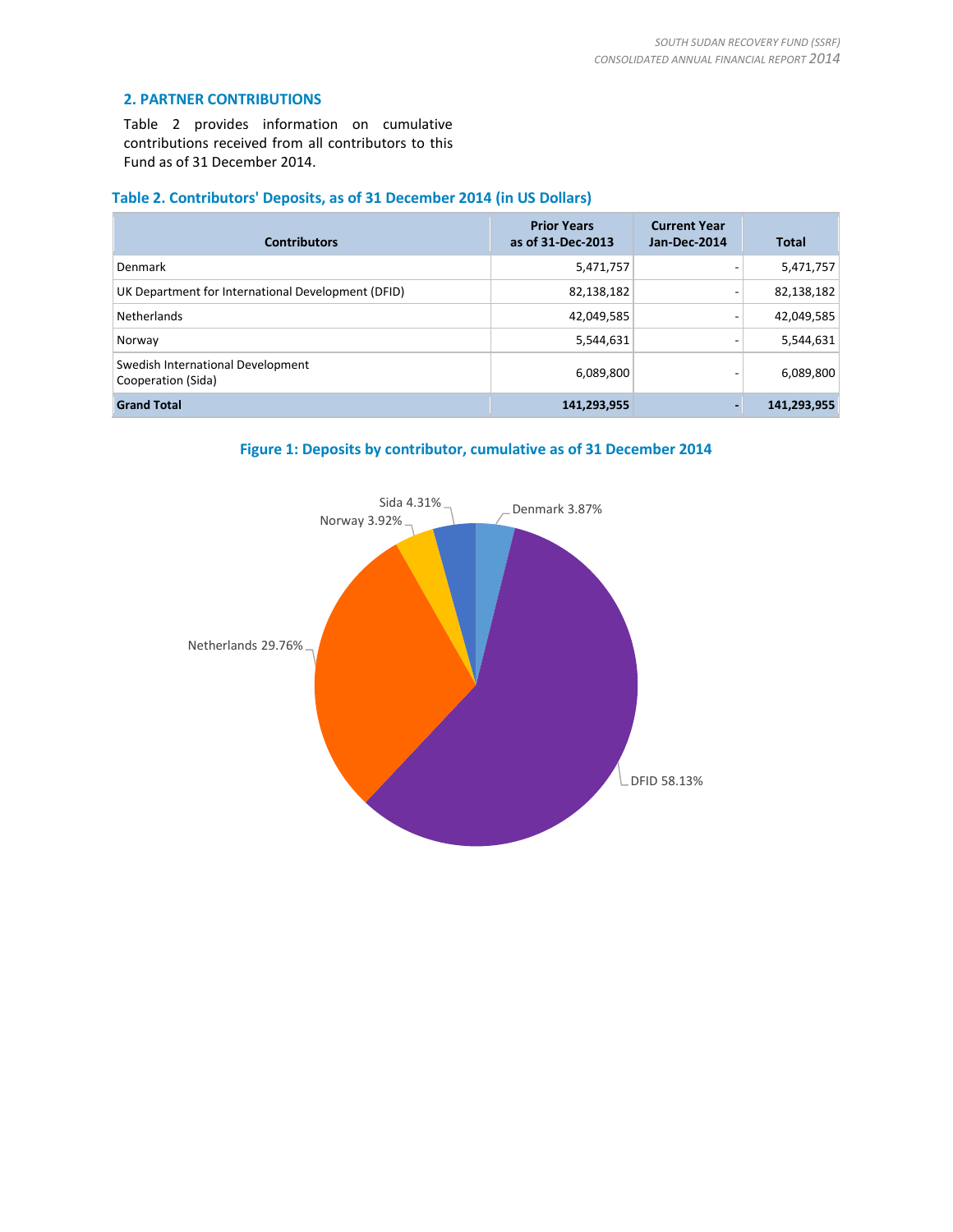#### **3. INTEREST EARNED**

Interest income is earned in two ways: 1) on the balance of funds held by the Administrative Agent ('Fund earned interest'), and 2) on the balance of funds held by the Participating Organizations ('Agency earned interest') where their Financial Regulations and Rules allow return of interest

to the AA. As of 31 December 2014, Fund earned interest amounts to US\$ 1,505,406 and interest received from Participating Organizations amounts to US\$ 729,348, bringing the cumulative interest received to US\$ 2,234,754. Details are provided in the table below.

#### **Table 3. Sources of Interest and Investment Income, as of 31 December 2014 (in US Dollars)**

| <b>Interest Earned</b>                     | <b>Prior Years</b><br>as of 31-Dec-2013 | <b>Current Year</b><br>Jan-Dec-2014 | Total     |
|--------------------------------------------|-----------------------------------------|-------------------------------------|-----------|
| <b>Administrative Agent</b>                |                                         |                                     |           |
| Fund Earned Interest and Investment Income | 1,477,191                               | 28,215                              | 1,505,406 |
| <b>Total: Fund Earned Interest</b>         | 1,477,191                               | 28,215                              | 1,505,406 |
| <b>Participating Organization</b>          |                                         |                                     |           |
| NGO/UNDP                                   | 168,089                                 |                                     | 168,089   |
| <b>UNDP</b>                                | 148,590                                 |                                     | 148,590   |
| <b>UNOPS</b>                               | 412,668                                 |                                     | 412,668   |
| <b>Total: Agency earned interest</b>       | 729,348                                 |                                     | 729,348   |
| <b>Grand Total</b>                         | 2,206,539                               | 28,215                              | 2,234,754 |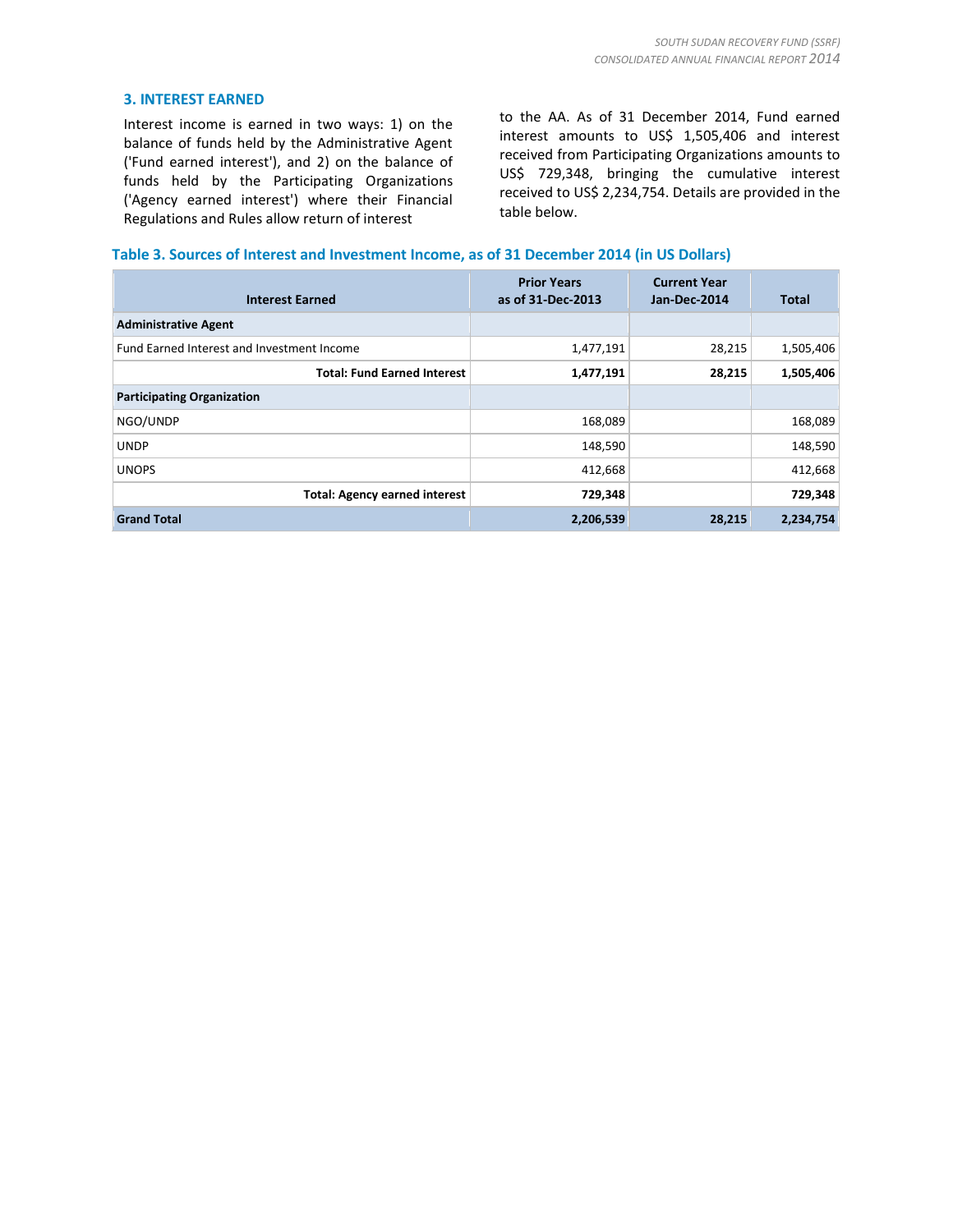#### **4. TRANSFER OF FUNDS**

Allocations to Participating Organizations are approved by the Steering Committee and disbursed by the Administrative Agent. As of 31 December 2014, the AA has transferred US\$ 127,882,362 to three Participating Organizations (see list below).

Table 4 provides additional information on the refunds received by the MPTF Office, and the net funded amount for each of the Participating Organizations. No transfers to the Participating Organizations were made in 2014.

**Table 4. Transfer, Refund, and Net Funded Amount by Participating Organization, as of 31 December 2014 (in US Dollars)**

| Participating       | Prior Years as of 31-Dec-2013 |                |                   | <b>Current Year Jan-Dec-2014</b> |                |                   | <b>Total</b>     |                |                   |  |
|---------------------|-------------------------------|----------------|-------------------|----------------------------------|----------------|-------------------|------------------|----------------|-------------------|--|
| <b>Organization</b> | <b>Transfers</b>              | <b>Refunds</b> | <b>Net Funded</b> | <b>Transfers</b>                 | <b>Refunds</b> | <b>Net Funded</b> | <b>Transfers</b> | <b>Refunds</b> | <b>Net Funded</b> |  |
| NGO/UNDP            | 23,512,779                    | (171, 313)     | 23,341,466        |                                  |                |                   | 23,512,779       | (171, 313)     | 23,341,466        |  |
| <b>UNDP</b>         | 22,290,670                    |                | 22,290,670        |                                  |                |                   | 22,290,670       |                | 22,290,670        |  |
| <b>UNOPS</b>        | 59,858,913                    |                | 59,858,913        |                                  |                |                   | 59,858,913       |                | 59,858,913        |  |
| <b>WFP</b>          | 22,220,000                    |                | 22,220,000        |                                  |                |                   | 22,220,000       |                | 22,220,000        |  |
| <b>Grand Total</b>  | 127,882,362                   | (171, 313)     | 127,711,049       |                                  |                |                   | 127,882,362      | (171, 313)     | 127,711,049       |  |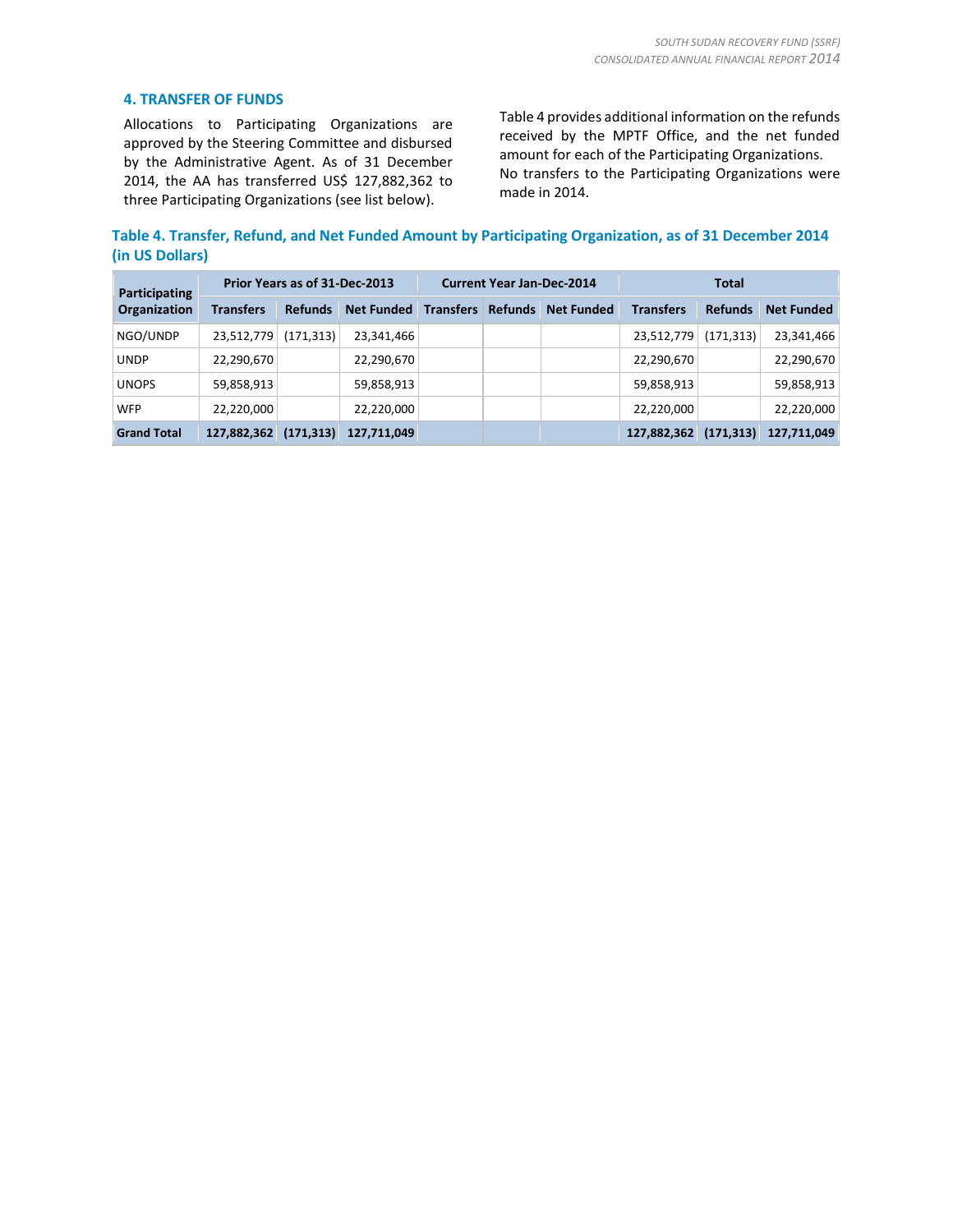# **5. EXPENDITURE AND FINANCIAL DELIVERY RATES**

All final expenditures reported for the year 2014 were submitted by the Headquarters of the Participating Organizations. These were consolidated by the MPTF Office.

## **5.1 EXPENDITURE REPORTED BY PARTICIPATING ORGANIZATION**

As shown in table below, the cumulative net funded amount is US\$ 127,711,049 and cumulative expenditures reported by the Participating Organizations amount to US\$ 112,438,235. This equates to an overall Fund expenditure delivery rate of 88 percent.

# **Table 5.1 Net Funded Amount, Reported Expenditure, and Financial Delivery by Participating Organization, as of 31 December 2014 (in US Dollars)**

|                                      |                           |                                    | <b>Expenditure</b>                      |                                     |                   |                           |
|--------------------------------------|---------------------------|------------------------------------|-----------------------------------------|-------------------------------------|-------------------|---------------------------|
| Participating<br><b>Organization</b> | Approved<br><b>Amount</b> | <b>Net Funded</b><br><b>Amount</b> | <b>Prior Years</b><br>as of 31-Dec-2013 | <b>Current Year</b><br>Jan-Dec-2014 | <b>Cumulative</b> | <b>Delivery Rate</b><br>% |
| NGO/UNDP                             | 31,312,395                | 23,341,466                         | 23,308,766                              | (212)                               | 23,308,554        | 99.86                     |
| <b>UNDP</b>                          | 22,290,670                | 22,290,670                         | 14,745,998                              | 3,368,385                           | 18,114,383        | 81.26                     |
| <b>UNOPS</b>                         | 59,858,913                | 59,858,913                         | 47,368,318                              | 3,458,098                           | 50,826,416        | 84.91                     |
| <b>WFP</b>                           | 22,220,000                | 22,220,000                         | 16,949,679                              | 3,239,204                           | 20,188,883        | 90.86                     |
| <b>Grand Total</b>                   | 135,681,978               | 127,711,049                        | 102,372,761                             | 10,065,474                          | 112,438,235       | 88.04                     |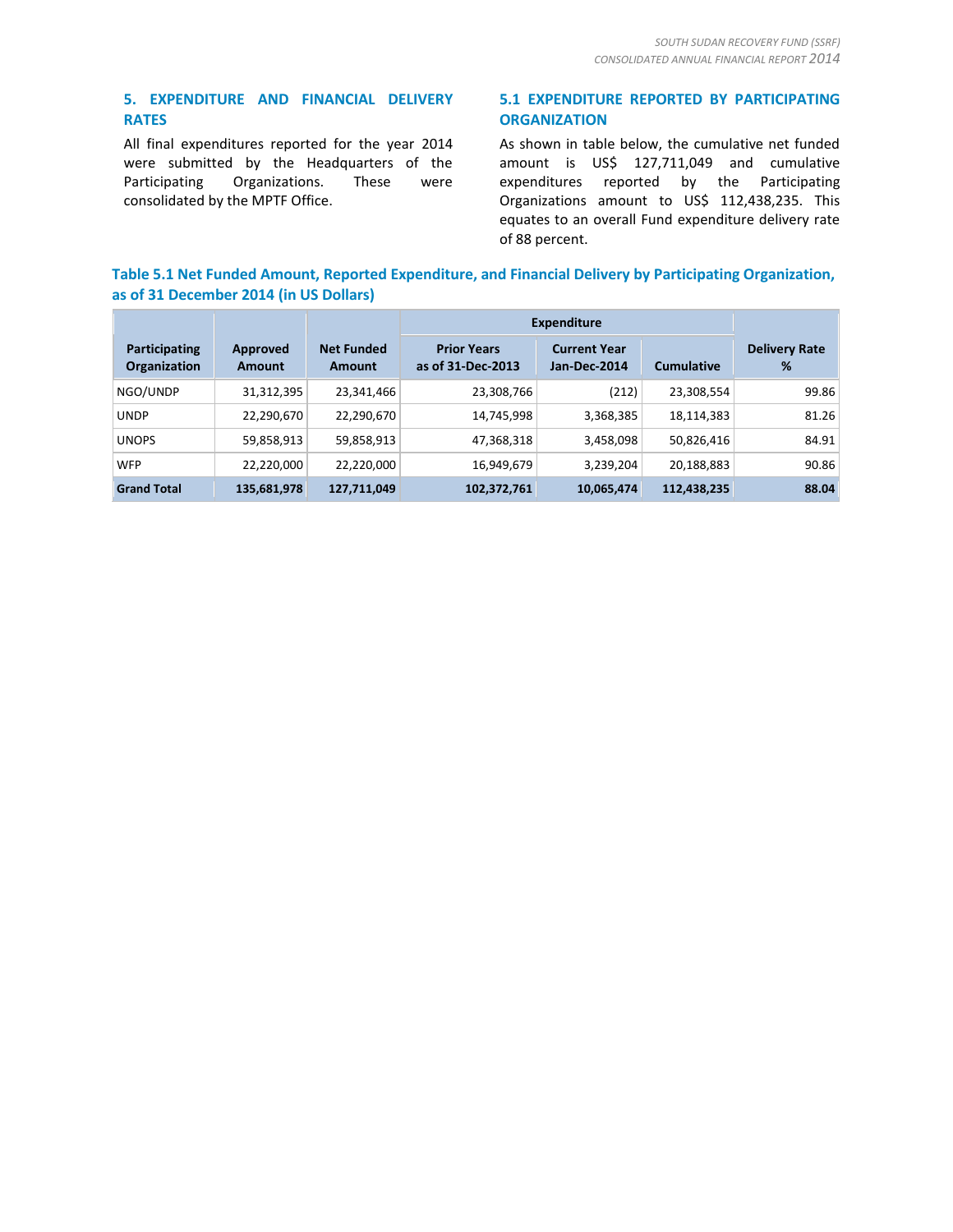#### **5.2 EXPENDITURE BY PROJECT**

Table 5.2 displays the net funded amounts, expenditures reported and the financial delivery rates by Participating Organization.

|          | <b>Project No. and Project Title</b>      | Participating<br>Organization | <b>Total Approved</b><br>Amount | <b>Net Funded</b><br>Amount | <b>Total</b><br><b>Expenditure</b> | <b>Delivery Rate</b><br>% |
|----------|-------------------------------------------|-------------------------------|---------------------------------|-----------------------------|------------------------------------|---------------------------|
|          | South Sudan Recovery Fund - (SSRF)        |                               |                                 |                             |                                    |                           |
| 00070595 | South Sudan Recovery Fd - UN              | <b>UNDP</b>                   | 22,290,670                      | 22,290,670                  | 18,114,383                         | 81.26                     |
| 00070595 | South Sudan Recovery Fd - UN              | <b>UNOPS</b>                  | 59,858,913                      | 59,858,913                  | 50,826,416                         | 84.91                     |
| 00070595 | South Sudan Recovery Fd - UN              | <b>WFP</b>                    | 22,220,000                      | 22,220,000                  | 20,188,883                         | 90.86                     |
| 00074316 | (SSRF) - Managing Agent/NGOs              | NGO/UNDP                      | 31,312,395                      | 23,341,466                  | 23,308,554                         | 99.86                     |
|          | South Sudan Recovery Fund - (SSRF): Total |                               | 135,681,978                     | 127,711,049                 | 112,438,235                        | 88.04                     |
|          |                                           |                               |                                 |                             |                                    |                           |

# **Table 5.2 Expenditure by Project, as of 31 December 2014 (in US Dollars)**

| <b>Grand Total</b> |  | $135,681,978$ $127,711,049$ $112,438,235$ | 88.04 |
|--------------------|--|-------------------------------------------|-------|
|                    |  |                                           |       |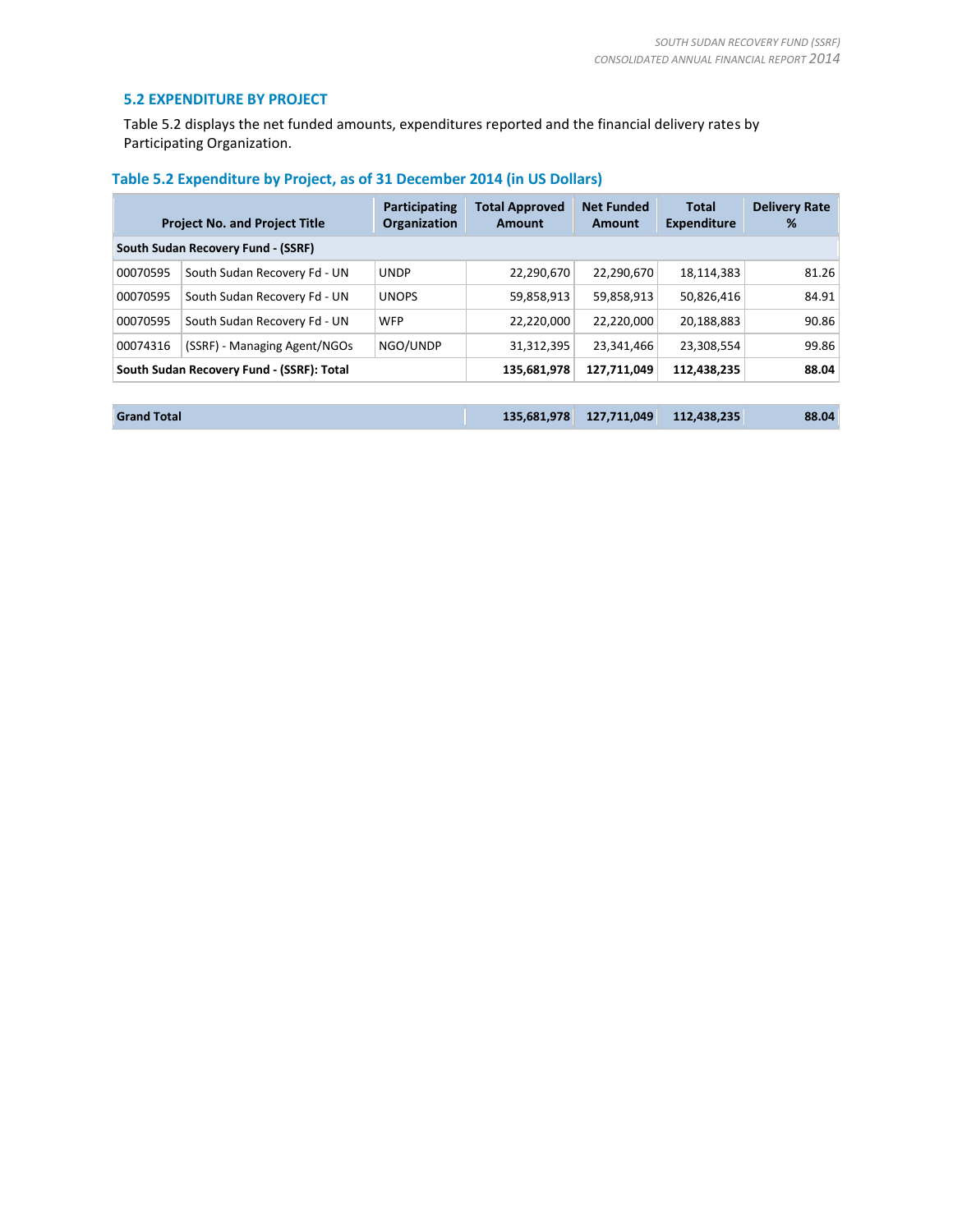### **5.3 EXPENDITURE REPORTED BY CATEGORY**

Project expenditures are incurred and monitored by each Participating Organization and are reported as per the agreed categories for inter-agency harmonized reporting. In 2006 the UN Development Group (UNDG) established six categories against which UN entities must report inter-agency project expenditures. Effective 1 January 2012, the UN Chief Executive Board (CEB) modified these categories as a result of IPSAS adoption to comprise eight categories. All expenditure incurred prior to 1 January 2012 have been reported in the old categories; post 1 January 2012 all expenditure are reported in the new eight categories. The old and new categories are noted to the right.

Table 5.3 reflects expenditure reported in the UNDG expense categories.

#### **2012 CEB Expense Categories**

- 1. Staff and personnel costs
- 2. Supplies, commodities and materials
- 3. Equipment, vehicles, furniture and depreciation
- 4. Contractual services
- 5. Travel
- 6. Transfers and grants
- 7. General operating expenses
- 8. Indirect costs

\_\_\_\_\_\_\_\_\_\_\_\_\_\_\_\_\_\_\_\_\_\_

#### **2006 UNDG Expense Categories**

- 1. Supplies, commodities, equipment & transport
- 2. Personnel
- 3. Training counterparts
- 4. Contracts
- 5. Other direct costs
- 6. Indirect costs

### **Table 5.4 Expenditure by UNDG Budget Category, as of 31 December 2014 (in US Dollars)**

|                                                      | <b>Expenditure</b>                      |                                     |              |                                                     |
|------------------------------------------------------|-----------------------------------------|-------------------------------------|--------------|-----------------------------------------------------|
| Category                                             | <b>Prior Years</b><br>as of 31-Dec-2013 | <b>Current Year</b><br>Jan-Dec-2014 | <b>Total</b> | <b>Percentage of Total</b><br><b>Programme Cost</b> |
| Supplies, Commodities, Equipment and Transport (Old) | 3,021,893                               |                                     | 3,021,893    | 2.88                                                |
| Personnel (Old)                                      | 2,044,114                               |                                     | 2,044,114    | 1.95                                                |
| Training of Counterparts(Old)                        | 25,077                                  |                                     | 25,077       | 0.02                                                |
| Contracts (Old)                                      | 9,429,193                               | $\overline{a}$                      | 9,429,193    | 8.99                                                |
| Other direct costs (Old)                             | 22,768,767                              |                                     | 22,768,767   | 21.71                                               |
| Staff & Personnel Cost (New)                         | 3,060,994                               | 1,385,989                           | 4,446,983    | 4.24                                                |
| Suppl, Comm, Materials (New)                         | 4,101,014                               | 11,534                              | 4,112,549    | 3.92                                                |
| Equip, Veh, Furn, Depn (New)                         | 16,186,828                              | 3,311,416                           | 19,498,245   | 18.59                                               |
| Contractual Services (New)                           | 12,932,882                              | 3,788,404                           | 16,721,286   | 15.94                                               |
| Travel (New)                                         | 1,518,236                               | 118,719                             | 1,636,955    | 1.56                                                |
| Transfers and Grants (New)                           | 17,122,948                              | 2,573                               | 17,125,521   | 16.33                                               |
| <b>General Operating (New)</b>                       | 3,218,240                               | 848,502                             | 4,066,742    | 3.88                                                |
| <b>Programme Costs Total</b>                         | 95,430,187                              | 9,467,137                           | 104,897,324  | 100.00                                              |
| <sup>1</sup> Indirect Support Costs Total            | 6,942,574                               | 598,337                             | 7,540,912    | 7.19                                                |
| <b>Total</b>                                         | 102,372,761                             | 10,065,474                          | 112,438,235  |                                                     |

**1** Indirect Support Costs charged by Participating Organization, based on their financial regulations, can be deducted upfront or at a later stage during implementation.